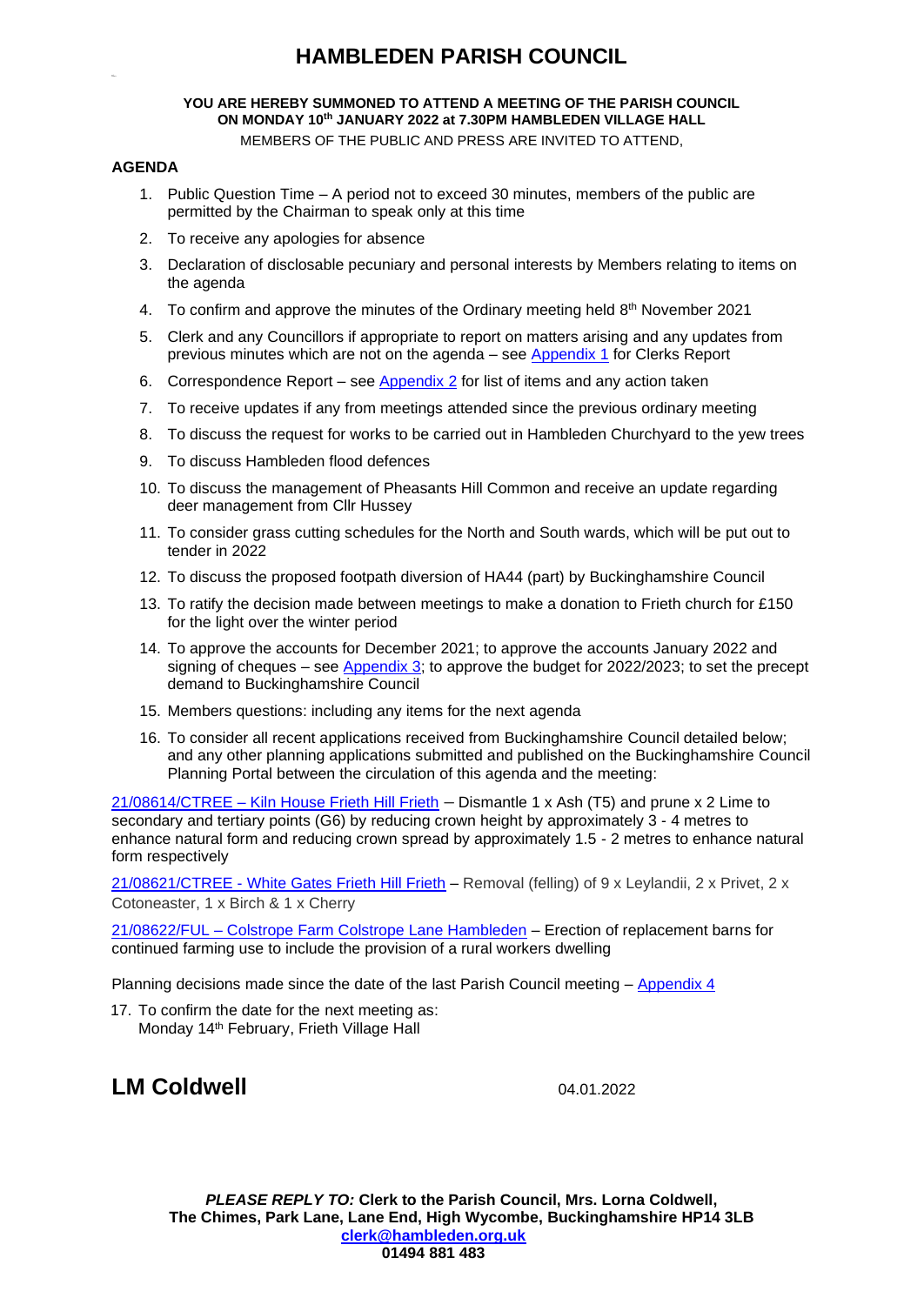### Appendices

## <span id="page-1-0"></span>**Appendix 1 – Clerks Report (including December)**

- Minute 9524 – Buckinghamshire Councillor Turner advised that Buckinghamshire Council are looking for a contractor willing to carry out the works and are hopeful that this should take place next year.

- Minute 9542 – Clerk advised the contractor to carry out the work to install the signs at Pheasants Hill Common.

- Minute 9561.1 – Clerk has chased the LAT again about the resurfacing in Pheasants Hill, no response has been received to date.

- Minute 9573 – Clerk completed the forms for the grant, and believes it was successful.

- Minute 9574 – Clerk is still drafting a final version of the Accessibility Statement to be placed on the website.

- Minute 9576 – works have been carried out and completed at Ellery Rise play area, cheque was signed in December.

- Minute 9578.1 – Clerk wrote to the homeowner asking them to cut back the overhanging branches, no response has been received to date.

- Frieth Village Hall have confirmed that the hall can be used for meetings on 2022 on the proposed dates. Clerk will update the website with the meetings for 2022.

- Clerk received a very competitive quotation from a contractor for the works to be carried out at the fields in Ellery Rise, Frieth. He will complete the works this month, weather allowing.

- Clerk has reported various potholes, blocked drains and faded white lines around the parish. This can be done by anyone via [Fix My Street.](https://www.fixmystreet.com/)

## <span id="page-1-1"></span>**Appendix 2 – Correspondence received from 9 th November to 6th December 2021**

1. Email from BMKALC re: High Court decision.

- 2. South West Chiltern Area Economic Recovery and Regeneration Action Group meeting agenda for info.
- 3. Email re: overgrown hedges Clerk contacted landowners, cutting organised.
- 4. The Clerk magazine will bring to meeting.
- 5. South West Chilterns Community Board meeting agenda for info.
- 6. Response from Buckinghamshire Council re: site notices forwarded to Cllrs.
- 7. Email re: Request for copy of electoral register 2021-22 (Parish Councillors) forwarded to Cllrs.
- 8. Update from Buckinghamshire Cllr Turner re: Hambleden resurfacing forwarded to Cllrs.
- 9. Update re: food collection forwarded to Cllrs and added to website and Facebook page.
- 10. Notice of West Buckinghamshire Area Planning Committee meeting for info.
- 11. South West Chilterns Economic Recovery and Regeneration action group notes for info.
- 12. The Clerk magazine for info will bring to meeting.
- 13. Countryside Voices magazine for info, will bring to meeting.
- 14. Hambleden Valley Magazine for info.
- 15. The LCR magazine for info, will being to meeting.
- 16. Cancellation of South West Chilterns Environment and Climate Change action group for info.
- 17. WDALC agenda forwarded to Cllr Jackson.
- 18. The Chiltern Society magazine for info, will bring to meeting.
- 19. South West Chilterns Community Board Economic Recovery and Regeneration Action Group agenda – for info.
- 20. Letter from Hambleden Churchwarden re: yew trees in the Churchyard future agenda item.
- 21. Email from Buckinghamshire Council re: commitment to involving local people in planning decisions – forwarded to Cllrs.
- 22. Email from BC re: Council makes 'Brown Before Green' pledge to prioritise brownfield site development – forwarded to Cllrs.
- 23. NALC email re: Guidance following Plan B forwarded to Cllrs.

### **Correspondence received from 13th December 2021 to 4 th January 2022**

- 1. Footpath HA44 diversion proposal forwarded to Cllrs, agenda item.
- 2. WDALC agenda forwarded to Cllr Jackson.
- 3. South West Chilterns Environment Action Group notes and agenda for info.
- 4. South West Chilterns Community Board Meeting Community Action Group notes and agenda for info.
- 5. 100 Trees email from Buckinghamshire Council forwarded to Cllrs.

#### *PLEASE REPLY TO:* **Clerk to the Parish Council, Mrs. Lorna Coldwell, The Chimes, Park Lane, Lane End, High Wycombe, Buckinghamshire HP14 3LB [clerk@hambleden.org.uk](mailto:clerk@hambleden.org.uk)**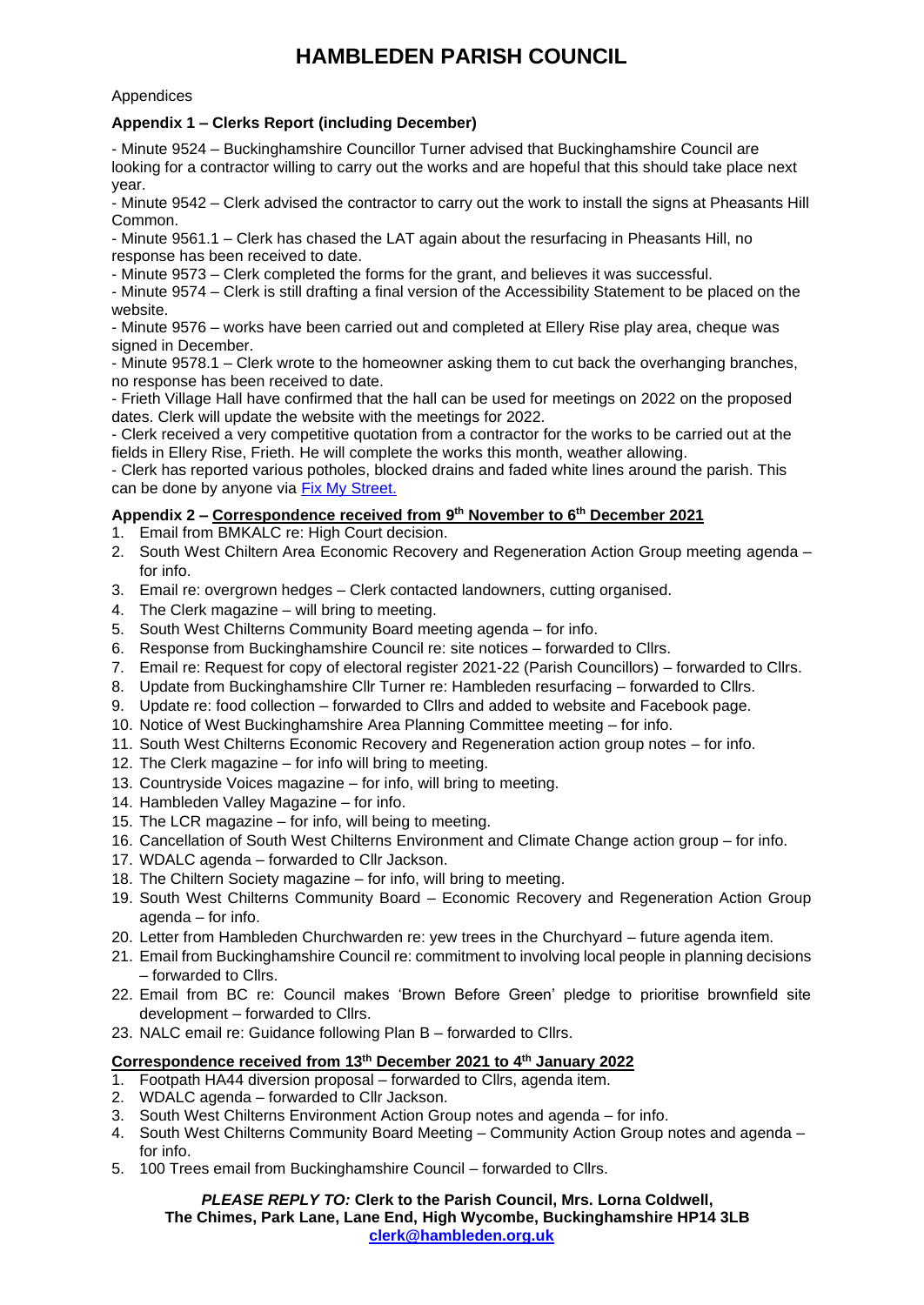- 6. WDALC Community Resilience Plan forwarded to Cllrs.
- 7. South West Chilterns Community Board notes from Transport meeting for info.
- 8. TTROs Frieth Road and Rockwell End forwarded to Cllrs, added to website and Facebook page.
- 9.

#### **Appendix 3 – Accounts paid in December 2021**

| Accounts paid in December 2021 - Cheques signed following           |           |
|---------------------------------------------------------------------|-----------|
| cancelled meeting                                                   |           |
| Mrs L Coldwell - salary (via standing order)                        | 622.04    |
| BC Pension Fund (via standing order)                                | 194.83    |
| Mrs L Coldwell - expenses                                           | 35.05     |
| Reids Playground Maintenance                                        | 720.00    |
| $\overline{\text{SLCC}}$ – annual subs                              | 144.00    |
| War Memorials Trust membership subs renewal                         | 20.00     |
| ACL Armstrong - 7/7 South Ward grass cutting                        | 668.57    |
| ACL Armstrong - Frieth grass cutting October                        | 288.00    |
| ACL Armstrong -maintenance extra to schedule from 2020 and 2021     | 1608.00   |
| ACL Armstrong - Frieth grass cutting and clearance 2020             | 1032.00   |
| ACL Armstrong - South ward grass cut 6 and 7 of 7 installments 2020 | 1337.14   |
| Skirmett Village Hall - hire                                        | 35.00     |
| Mrs Lorna Coldwell - stamps and stationery                          | 88.98     |
| Frieth Church - donation for light over winter                      | 150.00    |
| <b>Total</b>                                                        | 6943.61   |
|                                                                     |           |
| <b>Accounts to be paid in January 2022</b>                          |           |
| Mrs L Coldwell - salary (via standing order)                        | 622.04    |
| BC Pension Fund (via standing order)                                | 194.83    |
| Mrs L Coldwell - expenses                                           | 27.34     |
| CG Balkwell and Son - Pheasants Hill hedge cutting                  | 84.00     |
| SSE - quarterly supply charges                                      | 278.89    |
| Hambleden Village hall - hire (invoice not yet received)            | 30.00     |
| ICO - renewal fee                                                   | 40.00     |
| Mrs L Coldwell - working from home annual allowance                 | 500.00    |
| Mrs L Coldwell - overtime hours 2021                                | 179.52    |
| <b>Total</b>                                                        | 1956.62   |
|                                                                     |           |
| Balance as 1 <sup>st</sup> November 2021                            | 78213.21  |
| Less November payments                                              | (3701.69) |
| Balance as of 30th November 2021                                    | 74511.52  |
| Less December payments                                              | (6943.61) |
| Balance as of 31 <sup>st</sup> December 2021                        | 67567.91  |
| Of which CIL Funds                                                  | 6618.95   |
| Church Wall reserve                                                 | 20000.00  |
| <b>Unrestricted Reserves</b>                                        | 40948.96  |

#### **Film Fund**

| Total of all funds at 1 <sup>st</sup> November 2021   | 5925.87   |
|-------------------------------------------------------|-----------|
| Money ring-fenced for Frieth Village Hall clock works | (1000.00) |
| Total of all funds at 31 <sup>st</sup> December 2021  | 4925.87   |
| Unrestricted reserves                                 | 3925.87   |

#### <span id="page-2-0"></span>**Appendix 4 – Planning Application Decisions made by Buckinghamshire Council since previous meeting**

**21/07946/CTREE – [The Barn Hambleden Village Hambleden](https://publicaccess.wycombe.gov.uk/idoxpa-web/applicationDetails.do?activeTab=documents&keyVal=R08FH4SCJO600)** – Crown reduce by 0.5 metre, back to previous reduction points x 1 Horse Chestnut (T11), re-pollard by 2.5/3metres x 1 Willow (T12), crown reduce by one metre x 1 Cherry (T13), fell to ground x 1 Aspen (T17) and crown lift to 5.2metres and trim back to border x 1 group of mixed various trees (G1) **– Not To Make a Tree Preservation Order**

*PLEASE REPLY TO:* **Clerk to the Parish Council, Mrs. Lorna Coldwell, The Chimes, Park Lane, Lane End, High Wycombe, Buckinghamshire HP14 3LB [clerk@hambleden.org.uk](mailto:clerk@hambleden.org.uk)**